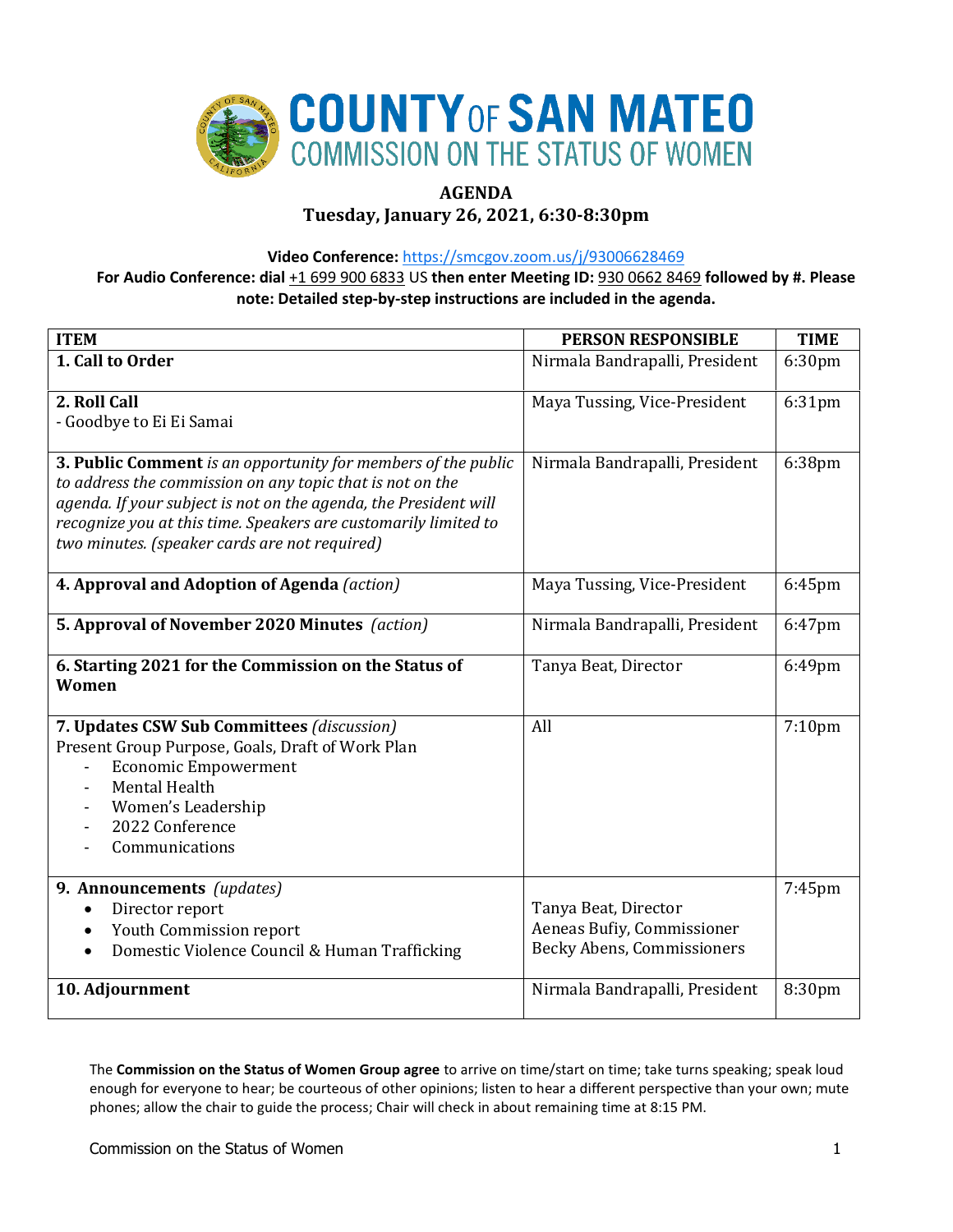Public records that relate to any item on the open session agenda for a regular or special meeting of the Commission on the Status of Women are available for public inspection. Those records that are distributed less than 72 hours prior to the meeting are available for public inspection at the same time they are distributed to members of the Commission. Those public records are available online and for public inspection at the Human Resources Department located at 455 County Center, 5<sup>th</sup> floor, Redwood City, CA 94063 by appointment. The public records may also be transmitted electronically by emailing theat@smcgov.org or calling 650-363-4467.

I**N COMPLIANCE WITH THE CALIFORNIA GOVERNMENT CODE AND THE AMERICANS WITH DISABILITIES ACT,** auxiliary aids and services for this meeting will be provided upon request when given three days' notice. Please call 650-363-4467 (voice) or email [tbeat@smcgov.org](mailto:tbeat@smcgov.org) to make such a request.

## **Instructions for Joining a Zoom Meeting via Computer or Phone**

#### **Best Practices:**

- Please mute your microphone when you are not speaking to minimize audio feedback
- If possible, utilize headphones or ear buds to minimize audio feedback
- If participating via videoconference, you can use your computer audio OR you can use the dial-in option (Option 2 below).

• **Members of the Public:** Use the Chat function to ask the moderator your question or comment on an Agenda item. The moderator will then unmute you and ask you to share your comment.

#### **Options for Joining**

- **A. Videoconference with Computer Audio – see Option 1 below**
- **B. Videoconference with Phone Call Audio – see Option 2 below**
- **C. Calling in from iPhone or Telephone/Landline – see Option 3 below**

Videoconference Options: You do not need to download Zoom in order to use the video conferencing. However, you **MUST have internet access**. In using video, your computer needs to have a camera that can show you to the rest of the participants and vice versa.

#### **Option 1 Videoconference with Computer Audio:**

1. From your computer, click on the following link, also included on the Commission on the Status of Women website, for the April Commission Meeting: <https://smcgov.zoom.us/j/95793274362> 2. A new window will open in your browser and it will automatically join you to the waiting room for the meeting. The moderator will allow you in. All participants are automatically muted when they are joined to the meeting.

3. Click on "Camera" icon to turn on or off the camera. This menu bar is also where you can mute/unmute your audio which is the "Microphone" icon.

#### **Option 2 Videoconference with Phone Call Audio:**

1. From your computer, click on the following link, also included on the Commission on the Status of Women website for the April Commission Meeting:<https://smcgov.zoom.us/j/95793274362> 2. A new window will open in your browser and it will automatically join you to the meeting.